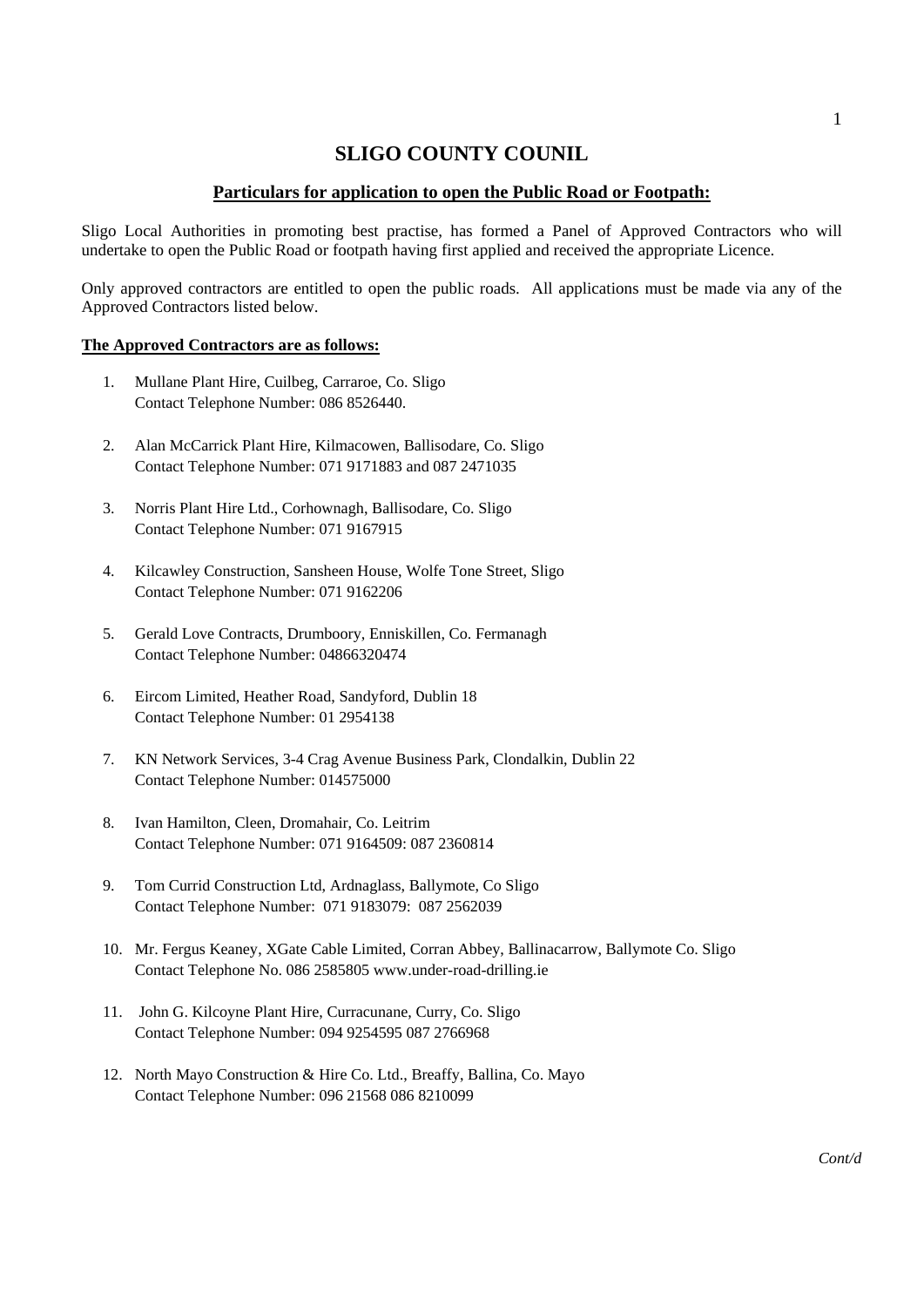- 13. Donlon Plant Hire Ltd., Old Cartron Hill, Sligo. Contact Telephone Number: 071 9145784 087 6137658
- 14. E-Net, Hamilton House, National Technological Park, Plassey, Limerick Contact Telephone Number: 061 274000 061 274010
- 15. Joe Reilly Plant Hire, Unit 8, Castlebar Retail & Business Park, Breaffy Road, Castlebar, Co. Mayo Contact Telephone Number: 0949250970 087/3897655
- 16. Hallquar Construction, Ballinteane, Enniscrone, Co. Sligo Contact Telephone Number: 096 36214 or 087 6956143
- 17. Wills Bros Ltd., Ballylahan Bridge, Foxford, Co. Mayo Contact Telephone Number: 094 9256221 or 086 6088016
- 18. Integrated Communications Ltd., ICL House, O'Brien Road, Carlow Contact Telephone Number: 043 3346317 Fax: 043 3346636
- 19. P.J. McLoughlin & Sons Ltd., Dublin Road, Longford Contact Telephone Number: 059 9723340 Fax: 059 9169411
- 20. Priority Construction Limited, 162 Clontarf Road, Dublin 3 Contact Telephone Number: 01 8331825 or 087 6385654
- 21. BAM Building Ltd., Kill, Co. Kildare Contact Telephone Number: 045 886400 086 3863289
- 22. Curran Contracts Ltd., 30 Blackwatertown Road, Armagh, BT61 8EZ Contact Telephone Number: 048 37524861 078 60254666 or 077 39892343
- 23. Brendan Sammon Builders (Aughnasheelin) Limited, Derrinkehir, Aughnasheelin, Co. Leitrim. Contact Telephone Number: 071 9644014 or 0872071961
- 24. Harrington Concrete & Quarries, Kilkelly, Co. Mayo Contact Telephone Number: 094 9367072 or 087 4179756
- 25. Conwell Contracts ROI Limited, Lismalore, Brookeborough, Co. Fermanagh BT94 4EU Contact Telephone Number: 048 2889531296
- 26. Michael O'Malley Tarmacadam Contractors Ltd., Ballynew, Castlebar, Co. Mayo Contact Telephone Number: 094 9022005 or 087 2376708
- 27. Stephen Reynolds Plant Hire & Water Scheme Contractor, Carrick Road, Drumshambo, Co. Leitrim Contact Telephone Number: 071 9641155 or 086 2523009
- 28. IGSL Ltd., Unit F, M7 Business Park, Naas, Co. Kildare. Contact Telephone Number: 045 846176